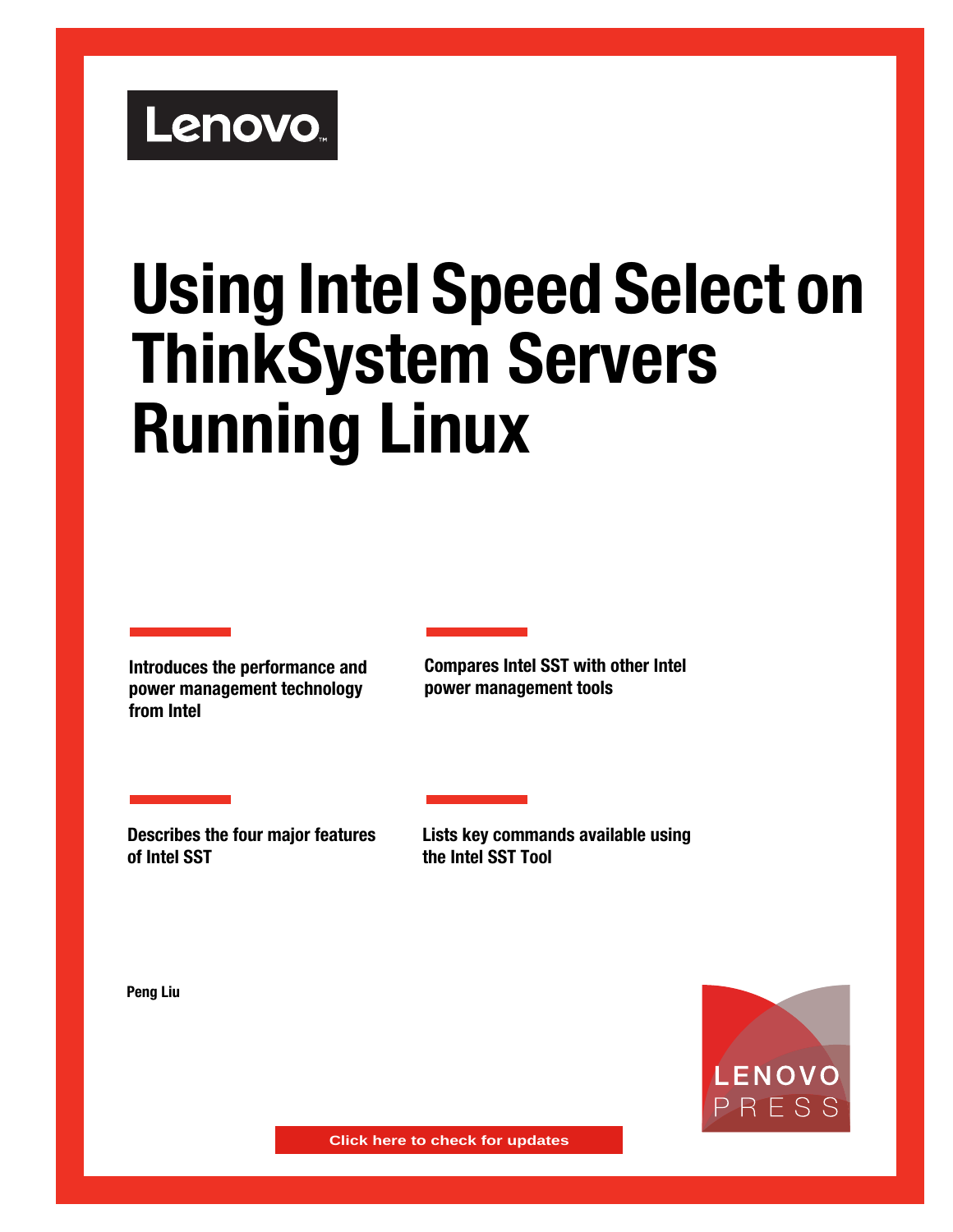# **Abstract**

Intel Speed Select Technology is a processor-based power management technology that provides multiple CPU performance configurations for users to choose and set different frequency ranges to different cores according to their computing needs.

This paper introduces this new power management technology. The paper first reviews the legacy technologies and the various frequency range each works on, and points out two of the shortcomings of the legacy technologies. Then the paper introduces Intel Speed Select Technology and its main features features. Finally, the support status of the new technology and its usage on Linux is described.

At Lenovo Press, we bring together experts to produce technical publications around topics of importance to you, providing information and best practices for using Lenovo products and solutions to solve IT challenges.

See a list of our most recent publications at the Lenovo Press web site:

#### <http://lenovopress.com>

**Do you have the latest version?** We update our papers from time to time, so check whether you have the latest version of this document by clicking the **Check for Updates** button on the front page of the PDF. Pressing this button will take you to a web page that will tell you if you are reading the latest version of the document and give you a link to the latest if needed. While you're there, you can also sign up to get notified via email whenever we make an update.

## **Contents**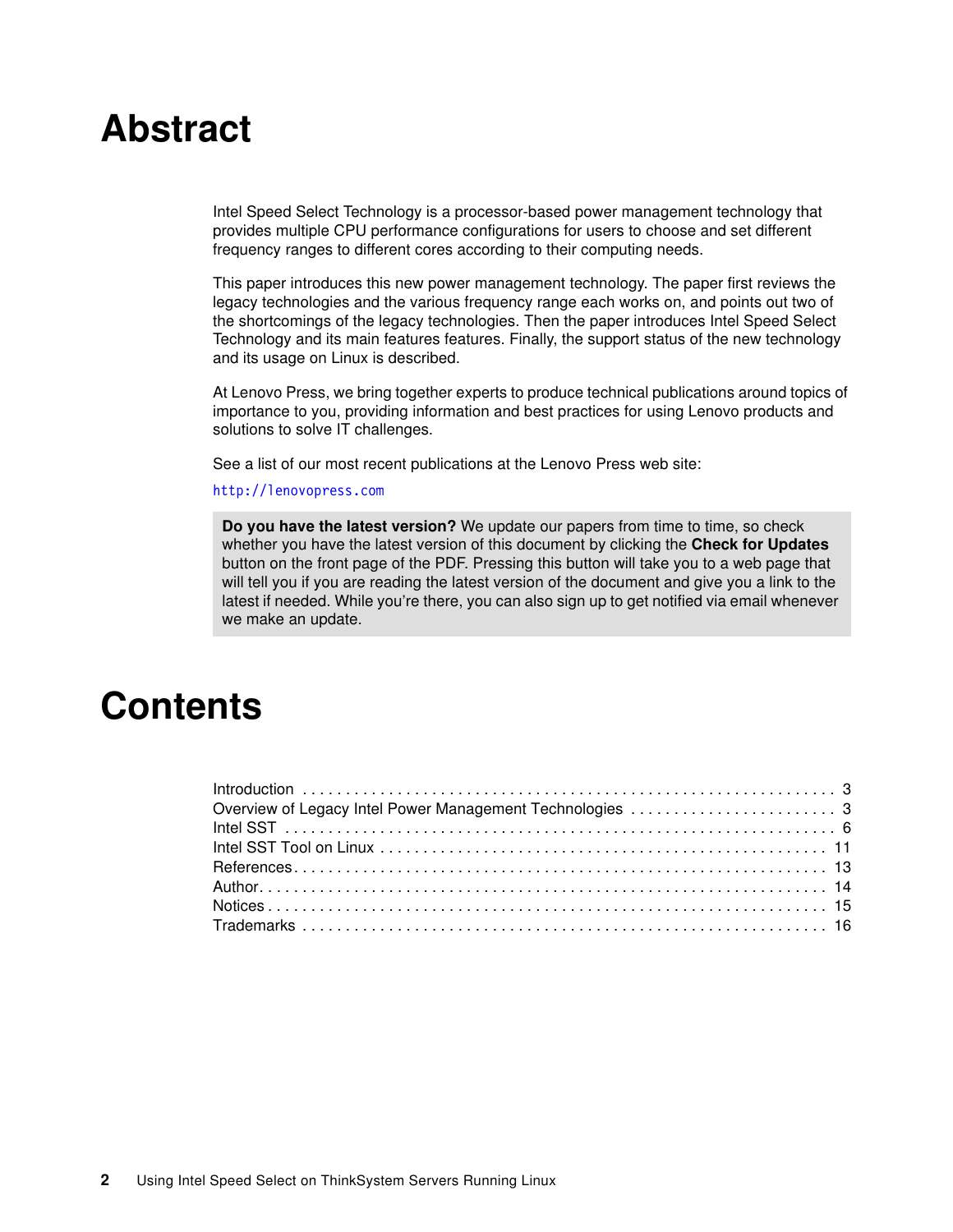### <span id="page-2-0"></span>**Introduction**

To improve CPU performance as much as possible, many power management technologies has been developed over the years. These technologies work by dynamically adjusting CPU frequency within fixed frequency ranges uniformly on all CPU cores. These fixed and uniform frequency ranges make the power management simple to implement and adequate to systems with single or several cores.

However, with increasing CPU cores being applied to enhance computer performance, legacy power management technologies face the challenges from systems with multiple cores and a variety of current computation scenarios. More flexibility is required to manage power distribution among CPU cores.

Intel® Speed Select Technology is such a power management technology that provides multiple CPU performance configurations for users to choose and set different frequency ranges to different cores according to their computing needs.

### <span id="page-2-1"></span>**Overview of Legacy Intel Power Management Technologies**

With increased transistor density and core numbers, the CPU has become more and more capable. However, the power constraints have restricted this progress, leading to Intel implementing a series of mechanisms in the x86 architectures to extract additional performance within these constraints.

Such mechanisms include:

- Enhanced Intel SpeedStep Technology (EIST)

Introduced with Pentium M in 2005, EIST enables the management of processor power consumption via performance state (P-state) transitions. The states are defined as discrete operating points associated with different voltages and frequencies.

► Turbo Boost Technology (TBT)

Introduced with Nehalem in 2008, it uses the same principle of leveraging thermal headroom to dynamically and opportunistically increase processor performance for single-threaded and multi-threaded/multitasking environment.

-Hardware-Controlled Performance States (HWP)

Introduced with Skylake in 2015, it autonomously selects performance states as deemed appropriate for the applied workload and with consideration of constraining hints that are programmed by the OS. The states are a continuous, abstract unit-less, performance value scale that is not tied to a specific performance state/frequency by definition.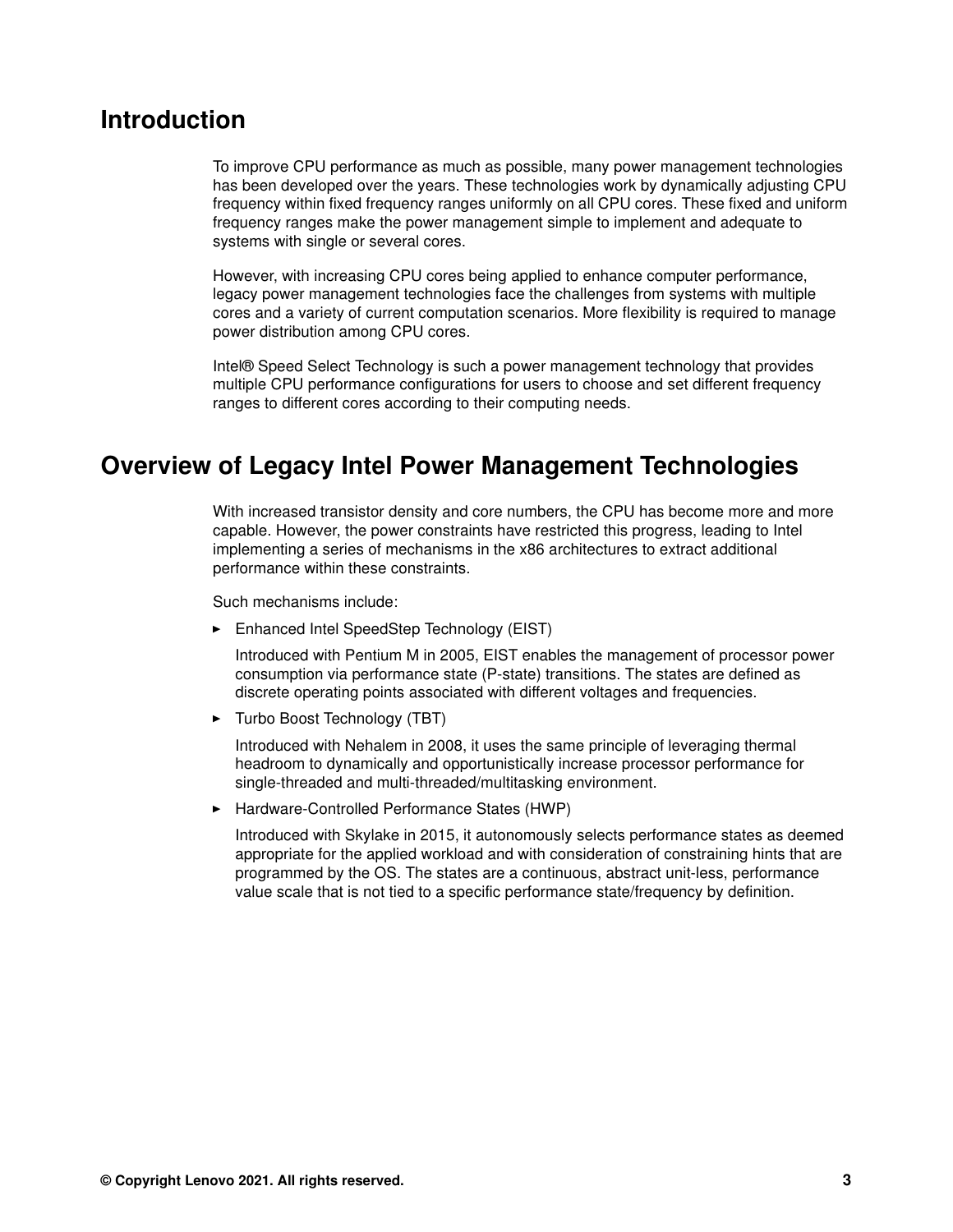### **Frequency Ranges**

In [Figure 1 on page 4,](#page-3-0) the frequencies that the processor can run at are split into several ranges according to the ways they are managed.



<span id="page-3-0"></span>*Figure 1 P-states*

At the bottom is the idle state which is entered when the processor executes HLT instruction. From Pn to LFM (Low Frequency Mode) is the thermal control range which is entered when the processor is overheated.

P1 to Pn are the guaranteed frequencies at which the processor can chose to run at any time. P1 is the max guaranteed frequency (also Base Frequency) that the processor can chose even with heavy load at worst case conditions, that is, with processors in all cores running heavy operations at P1. Pn is the energy efficient state. EIST and HWP work at this range with the performance change visible to OS. The main difference is that with EIST OS can control the P-states directly, whereas with HWP the processor autonomously selects P-states based on performance guidance hints from OS.

At the top is the turbo frequency range from P0 to P1 which TBT works at. P0 is the max possible frequency (also Turbo Limit). Unlike the guaranteed frequency range, whether the processor can run at a turbo frequency and for how long it can run depend on the power and thermal budgets status.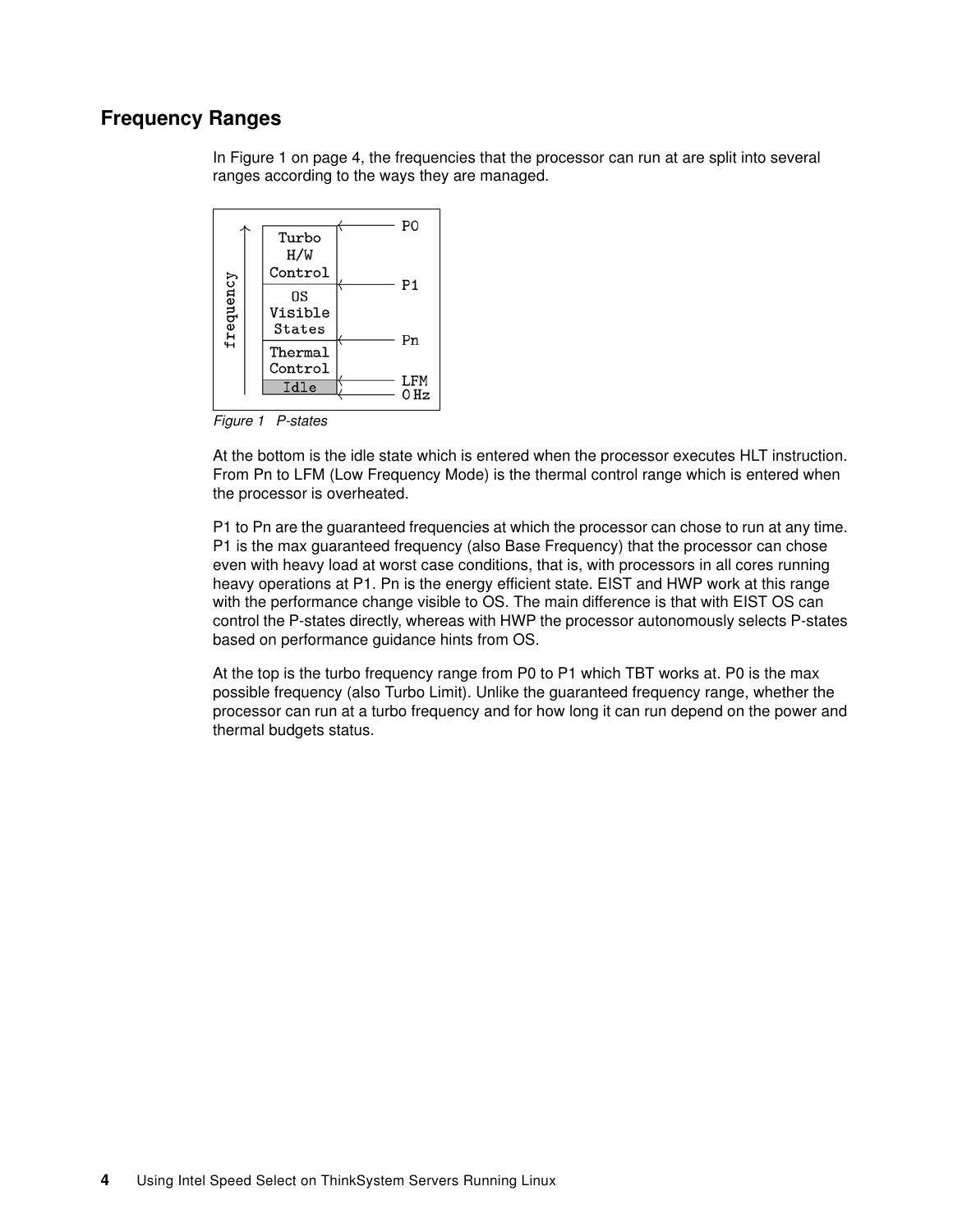[Figure 2](#page-4-0) shows the effect of frequency on the number of active cores. The graph (a) shows that when all four cores of a processor are busy, each of them can maintain the guaranteed frequency P1. But when some of the cores are idle, then the others can boost to a turbo frequency higher than P1 as shown in (b). And this turbo frequency boosts to the highest frequency P0 as all cores but core 0 become idle as shown in (c).



<span id="page-4-0"></span>*Figure 2 Frequency and cores*

When a processor is not busy, it is put to the idle state by OS. The extra power and thermal budgets left thus can be used by busy processors to boost their frequencies. The more inactive processors there are, the higher turbo frequency can be acquired by the active processors as [Figure 2](#page-4-0) (d) shows. However the opportunistic performance obtained is not always desirable. For example, real-time workloads need sustainable performance.

### **Shortcomings of Legacy Intel Power Management Technologies**

The main shortcoming of above mentioned legacy power management technologies is its lack of configurability on platforms with many cores:

-The base and max turbo frequencies are fixed for a CPU.

An enterprise may need to accommodate various types of workloads, which include both the thread intensive and non-thread-intensive tasks. To best satisfy the workloads, the enterprise has to acquire servers with different core number and frequency configurations. It may be desirable for the enterprise to want adjust CPU configuration dynamically based on the workloads being run.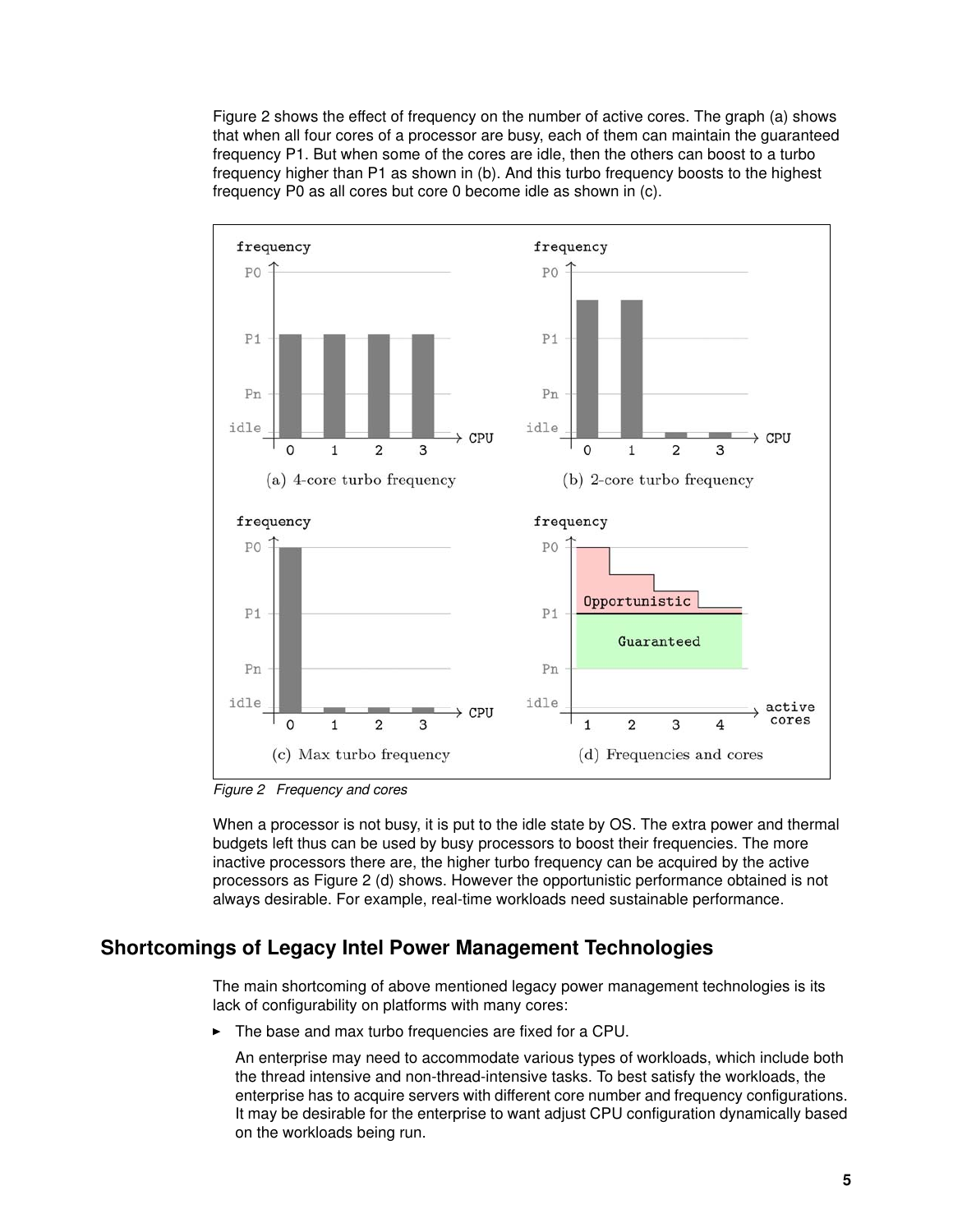- The previous techniques treat all cores equally with the same base and max turbo frequencies.

With so many cores running various programs we might need to distribute the performance according to program's priorities. For example, with cloud environments it is preferable that some cores running virtual machines of higher privilege have greater base or turbo frequencies than others.

Intel Speed Select Technology (SST) provides a powerful new collection of features that give more granular control over CPU performance. With Intel SST, one server can be configured for power and performance for diverse workload requirements.

### <span id="page-5-0"></span>**Intel SST**

Intel SST is a collection of features that improves performance and optimizes the Total Cost of Ownership (TCO) by providing more control over the CPU performance, which handles diverse workloads, varying usages, and unpredictable demands. With Intel SST, one server can do more.

The four features under the Intel SST umbrella are:

- ► Performance Profile (Intel SST-PP)
- -Base Frequency (Intel SST-BF)
- -Core Power (Intel SST-CP)
- -Turbo Frequency (Intel SST-TF)

These four features are introduced into Intel platforms sequentially as shown in [Figure 3](#page-5-1).



<span id="page-5-1"></span>*Figure 3 SST feature history*

The 2nd Gen Intel Xeon Scalable processor "Cascade Lake" is the first Intel server processor introducing the Intel SST technology. Intel SST-TF is a new addition to the 3rd Gen Intel Xeon Scalable processors "Cooper Lake" and "Ice Lake". Ice Lake server processors also upgraded Intel SST-PP to version 2 that supports both static and dynamic configurations, however Cooper Lake processors do not support Intel SST-PP.

Intel SST features are implemented in the firmware and executed in the Power Control Unit (PCU). The mechanism to control these features are specific to firmware implementation for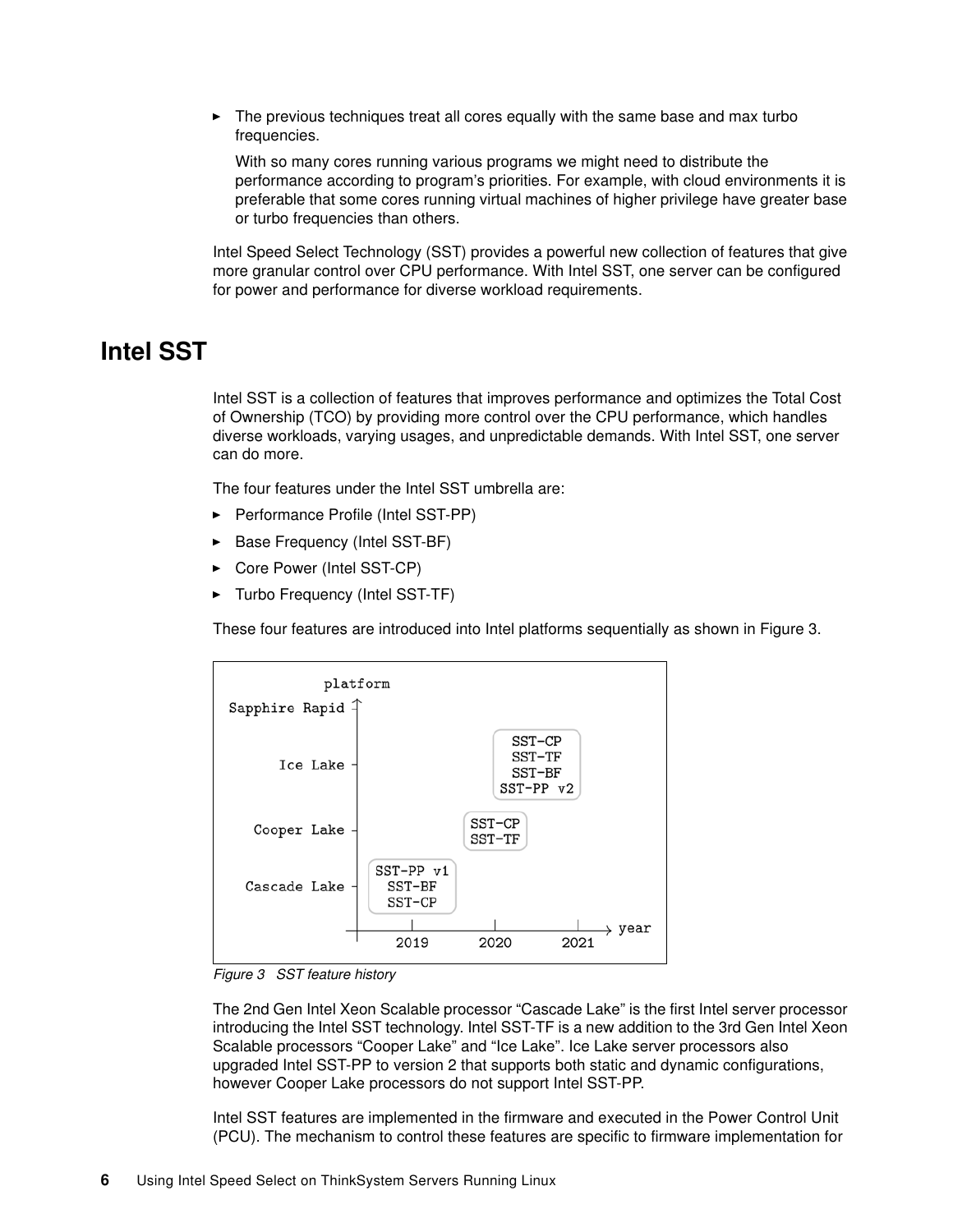Intel Xeon CPUs and are not architectural features. The interface mechanism and semantics of the messages can change in future Xeon CPUs.

### **Intel SST-PP**

Intel SST-PP feature introduces a mechanism that allows the CPU to be configured to run at multiple optimized performance profiles. It is conceived to address requests for flexibility in the base frequency scenario (P1) that the processor figures out and operates at. Intel SST-PP allows higher base frequency at reduced core counts as shown in [Figure 4](#page-6-0).



<span id="page-6-0"></span>*Figure 4 Intel SST-PP frequency and core count relation*

### **Intel SST-PP v1**

Each performance profile defines a processor configuration by various performance parameters including active core count, Thermal Design Power (TDP), Streaming SIMD Extensions (SSE) base frequency, and Tjmax. When a profile is chosen, the processor is configured according to the parameter settings in the profile. A configuration is also called a configuration level. The configuration with all core active is called the base configuration or configuration level 0. Intel SST-PP introduces two more configuration levels 3 and 4, which allow the CPU to be configured for lesser cores but higher frequencies.

Configuration level setting can be done statically during boot time by configuring BIOS setup options. For example, most BIOS have Active Core Count setup option that allows users to configure a lesser number of cores to be enabled.

### **Intel SST-PP v2**

Intel SST-PP v2 improves on v1 by allowing run time configuration. Users may need to enable dynamic configuration support by BIOS. When enabled, system boots in the base configuration by default. Configurations can be switched using Intel SST tool, which is introduced in ["Intel SST Tool on Linux" on page 11](#page-10-0).

During configuration switch, cores may have to be put offline so that the online core number does not exceed the core count allowed in the target configuration. Furthermore, the cores that may be online in a configuration level is not arbitrary. Instead it is predetermined under thermal constrains by BIOS and presented as a configuration parameter active core mask introduced in Intel SST-PP v2.

Besides active core mask, SST-PP v2 also adds new configuration parameters AVX2/AVX3 base frequency and turbo ratio limits for SSE and AVX2/AVX3, CLM P0/P1, and memory frequency.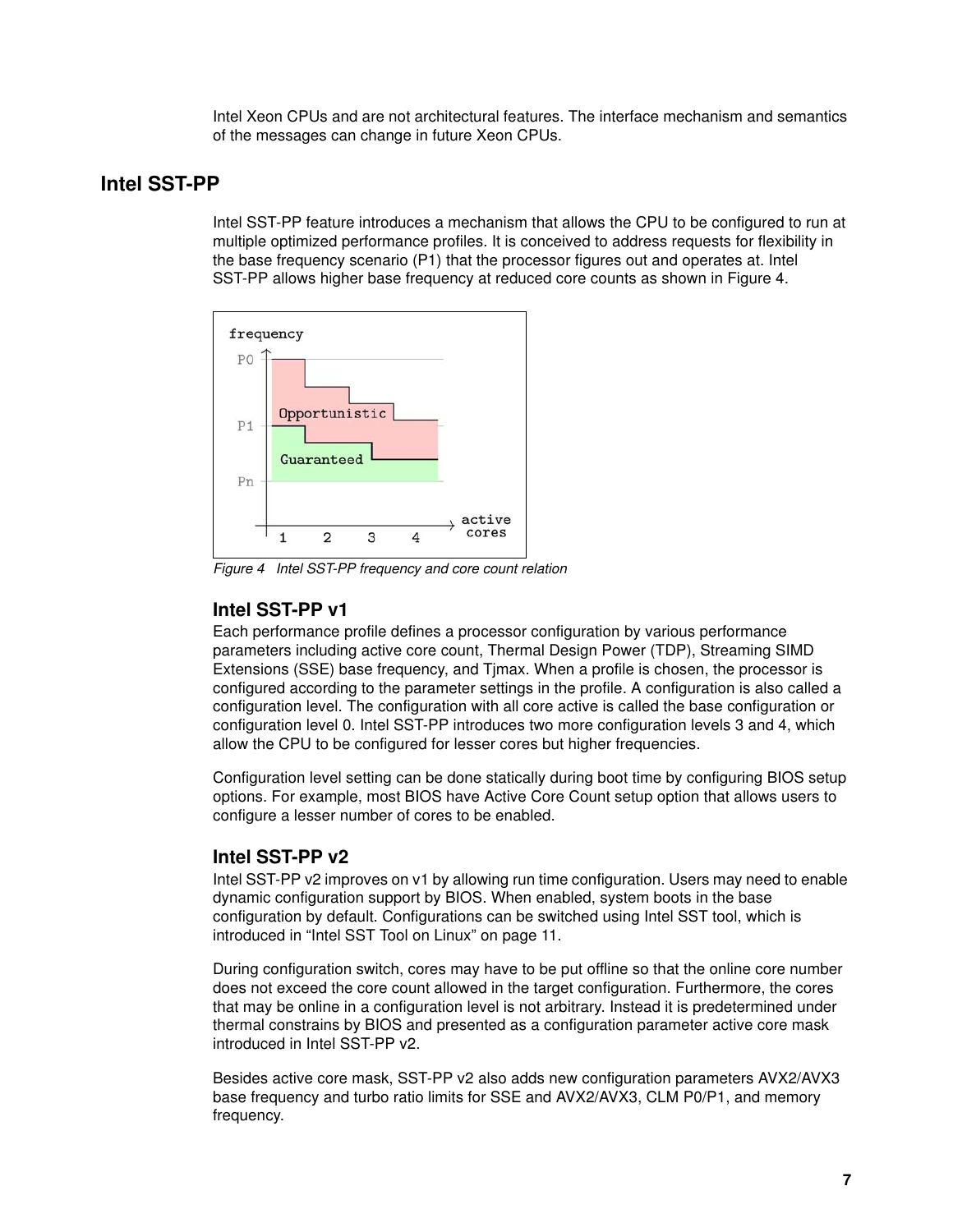### **Usage Scenario**

Intel SST-PP enables improved server utilization and reduced qualification costs by allowing one server to be configured for different workload requirements instead of deploying different servers based on the workload requirement. With a single server deployed, the same server can be reconfigured dynamically to one of the supported profiles to suit the specific workload requirements.

### **Intel SST-CP**

Intel SST-CP feature is a mechanism that allows user to define as per core priority and then distributes power among cores according to cores' priorities when surplus frequency is available. Traditionally, the Power Control Unit (PCU) distributes surplus power equitably without priority amongst cores. With Intel SST-CP, we can direct frequency to cores with highest priority or bottlenecks to improve overall performance.

### **Class of Service**

The prioritization between cores is done by a new interface named Class of Service (CLOS). A CLOS is defined by parameters including min and max frequency. Up to 4 CLOS, namely CLOS0, CLOS1, CLOS2, and CLOS3, can be configured on Cooper Lake and Ice Lake.

Each CPU core can be tied to a CLOS and hence an associated priority. CLOS and cores' binding to CLOS can be configured by Intel SST tool at run time.

With Intel SST-CP enabled, PCU first distributes OS-assigned CLOS mini-mum frequency to each core. Then if surplus power is available, PCU distributes it in the way determined by the so-called priority type.

There are two priority types defined.

- ► Ordered: Priority order is CLOS0 > CLOS1 > CLOS2 > CLOS3, where CLOS0 gets the highest priority. Higher priority cores get the excess budget first.
- ► Proportional: There is an additional parameter called weight which can be specified for a CLOS. The excess budget is distributed to CLOSes in proportion to their weights.

Intel SST-CP frequency response is not guaranteed because many factors affect the response like workload power consumption, thermal limits, priority group number, core number in each group, etc.

### **CLOS Configuration Guidance**

Unlike Intel SST-PP, the high and low priority cores are not predetermined. With Intel SST-CP, any cores can be configured to any CLOS. But to achieve best performance, the following two principles are to be followed.

- Symmetric high priority cores: Ensure high priority cores are equally split between the sub-NUMA nodes within a CPU.
- - Spread out high priority cores: To minimize thermal issues, ensure as much on-die spread as possible for the high priority cores.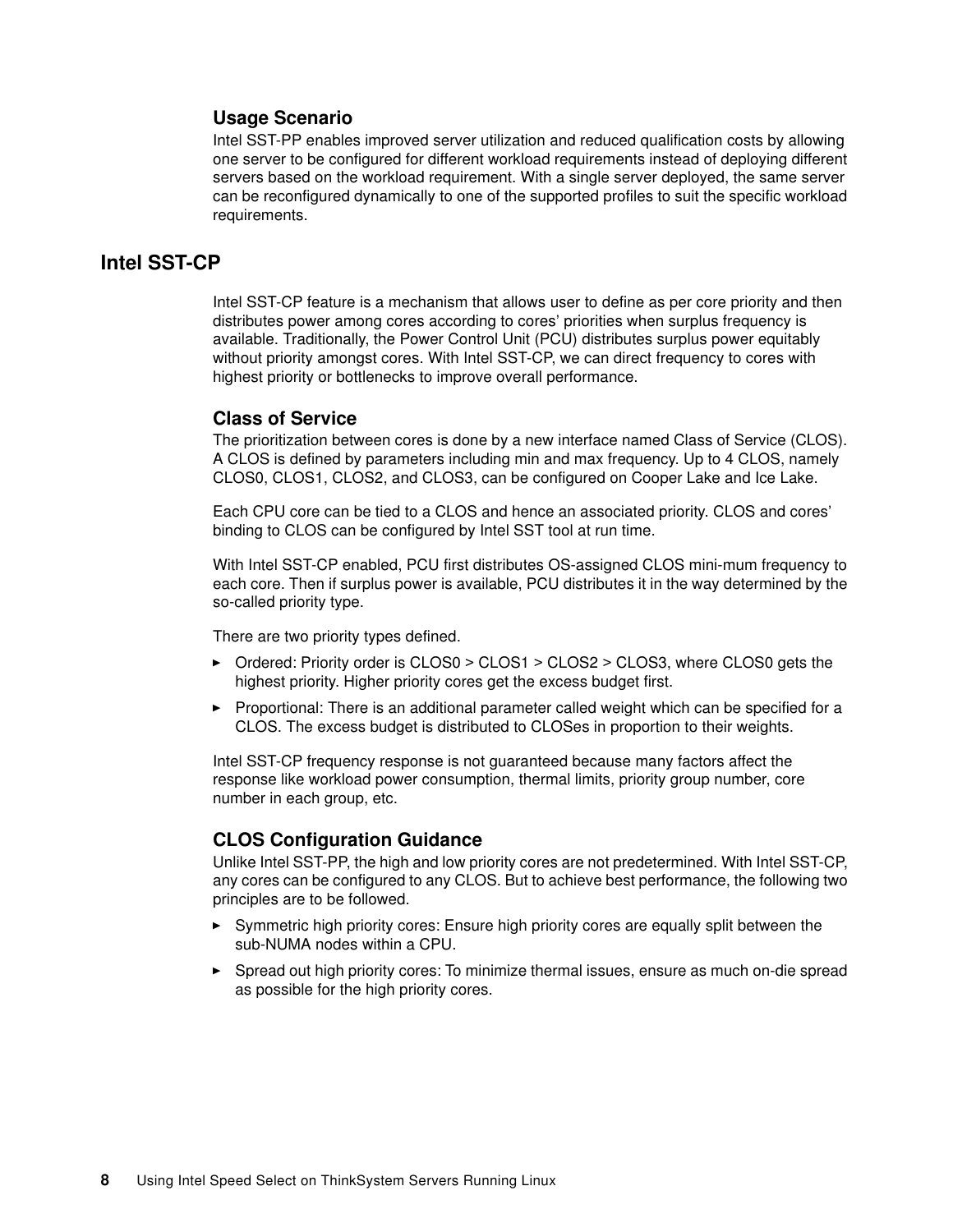### **Intel SST-BF**

The Intel SST-BF feature lets users control and direct base frequency. It is similar to Intel SST-CP in that cores are divided to priority groups among cores whose base frequency is traded off. If some critical workload threads demand constant high guaranteed performance, then this feature can be used to execute the thread at higher base frequency on high priority cores as shown in [Figure 5](#page-8-0).



<span id="page-8-0"></span>*Figure 5 Intel SST-BF base frequency transition*

Unlike Intel SST-PP, no low priority cores are required to be offline. Instead SST-BF is only available on Intel SST-PP base configuration. Thus, to enable Intel SST-BF, the base configuration is to be selected first. On Ice Lake, Intel SST-BF implementation requires other power management technologies to be enabled which include EIST, TBT, HWP, and Intel SST-CP in ordered priority type. Intel SST-BF can be enabled and disabled via Intel SST tool.

Intel SST-BF depends on but is distinct from Intel SST-CP. Intel SST-BF supports only two priority levels instead of four. And the performance is guaranteed by Intel SST-BF by adjusting base frequencies, while it is not so with Intel SST-CP. Consequently, the binding of cores to priority levels and other required information of Intel SST-BF is not adjustable but fused into the platform to ensure that the frequency is sustainable. Software is expected to set the min frequency accordingly via CLOS interface.

Intel SST-BF improves system performance for asymmetric workloads, and it does so with lesser reduced performance variability than Intel SST-CP for high priority cores.

### **Enabling Intel SST-BF**

The steps to enable Intel SST-BF are as follows:

- 1. Enable HWP native mode in BIOS setup menu.
- 2. Select/enable Intel SST-PP base configuration in BIOS setup menu or at run time if the configuration is not base.
- 3. Determine if Intel SST-BF is supported in the CPU.
- 4. Discovers the core mask of high priority capable cores.
- 5. Enable Intel SST-BF.
- 6. Configure parameters of each CLOS group.
- 7. Subscribe or assign cores to CLOS groups based on their intended priority.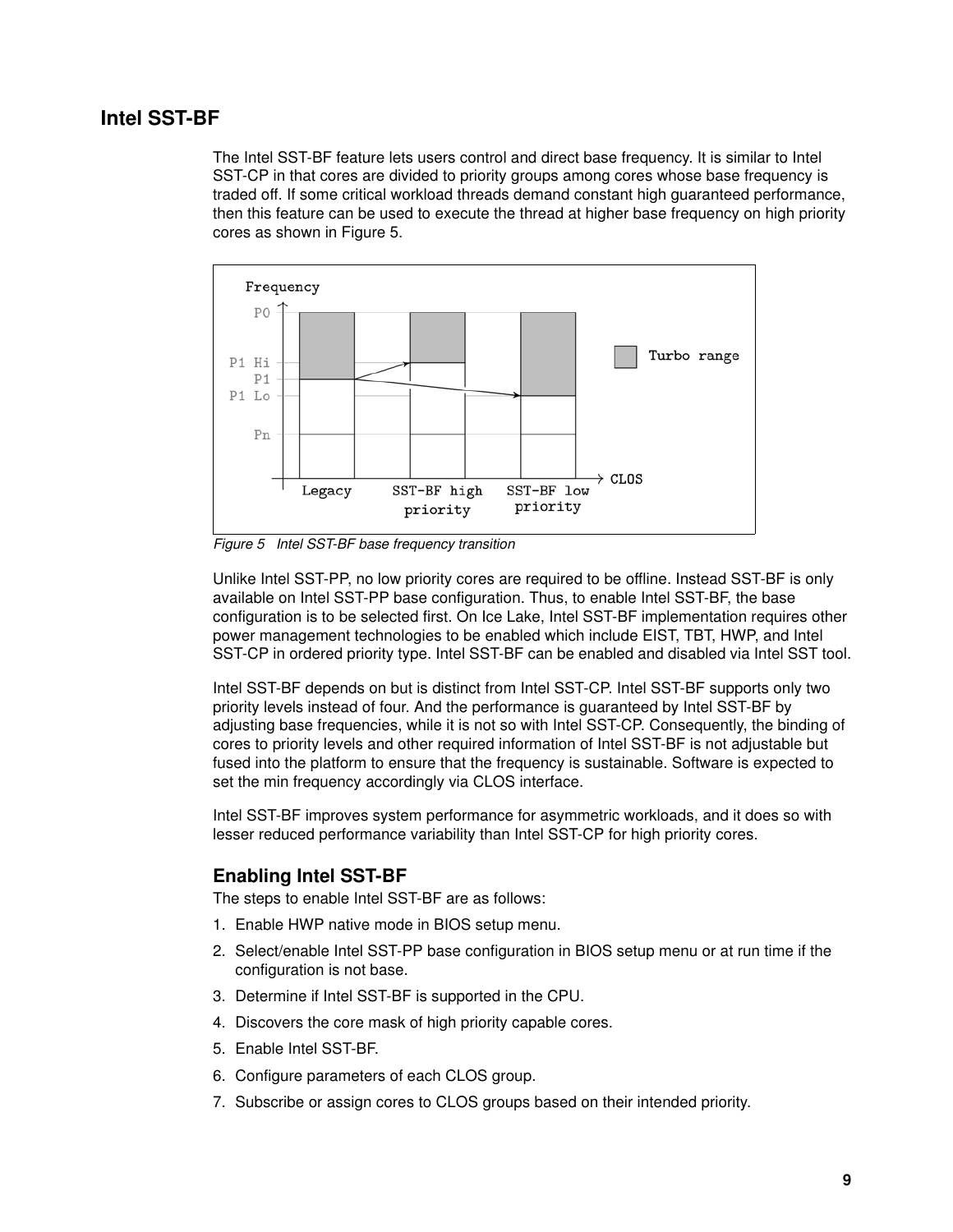Except the first step, the whole Intel SST-BF enabling work can be performed using Intel SST tool.

### **Intel SST-TF**

Intel SST-TF feature is for the scenario that the system is kept busy utilizing all CPUs, but the user wants some configurable option to get high performance on some CPUs. The legacy TBT gives all cores the same turbo frequency. But per-core P-states allow a heterogeneous set of frequencies, and hence power can be distributed differently among core leading to improved performance on cores running high priority threads at the cost of lower or no turbo frequency on other cores.

### **High and Low Priority Cores**

Intel SST-TF feature enables the ability by having software to choose cores, referred to as High Priority (HP) cores, to become capable of running turbo frequencies beyond traditional max frequency limit. Intel SST-TF then clips the max frequency of all other cores, referred to as Low Priority (LP) cores, to the predefined limit. By trading off HP and LP cores' frequency limits, it keeps CPU within defined TDP, reliability, and current budgets.

Since LP cores are uniformly clipped to a fixed frequency no matter how many HP cores are chosen, the headroom achieved by such clipping diminishes when HP core numbers increase, so is the turbo frequency limit of HP cores as shown in [Figure 6](#page-9-0).



<span id="page-9-0"></span>*Figure 6 Intel SST-TF turbo frequency prioritization*

Like Intel SST-CP, there is no parameter core mask for Intel SST-TF, and any core can be granted high priority at any time using CLOS interfaces. But the LP core turbo limit and HP core turbo limits are characterized in a fused platform-specific Intel SST-TF table that is determined by reliability and power considerations and tied to a specific Intel SST-PP configuration.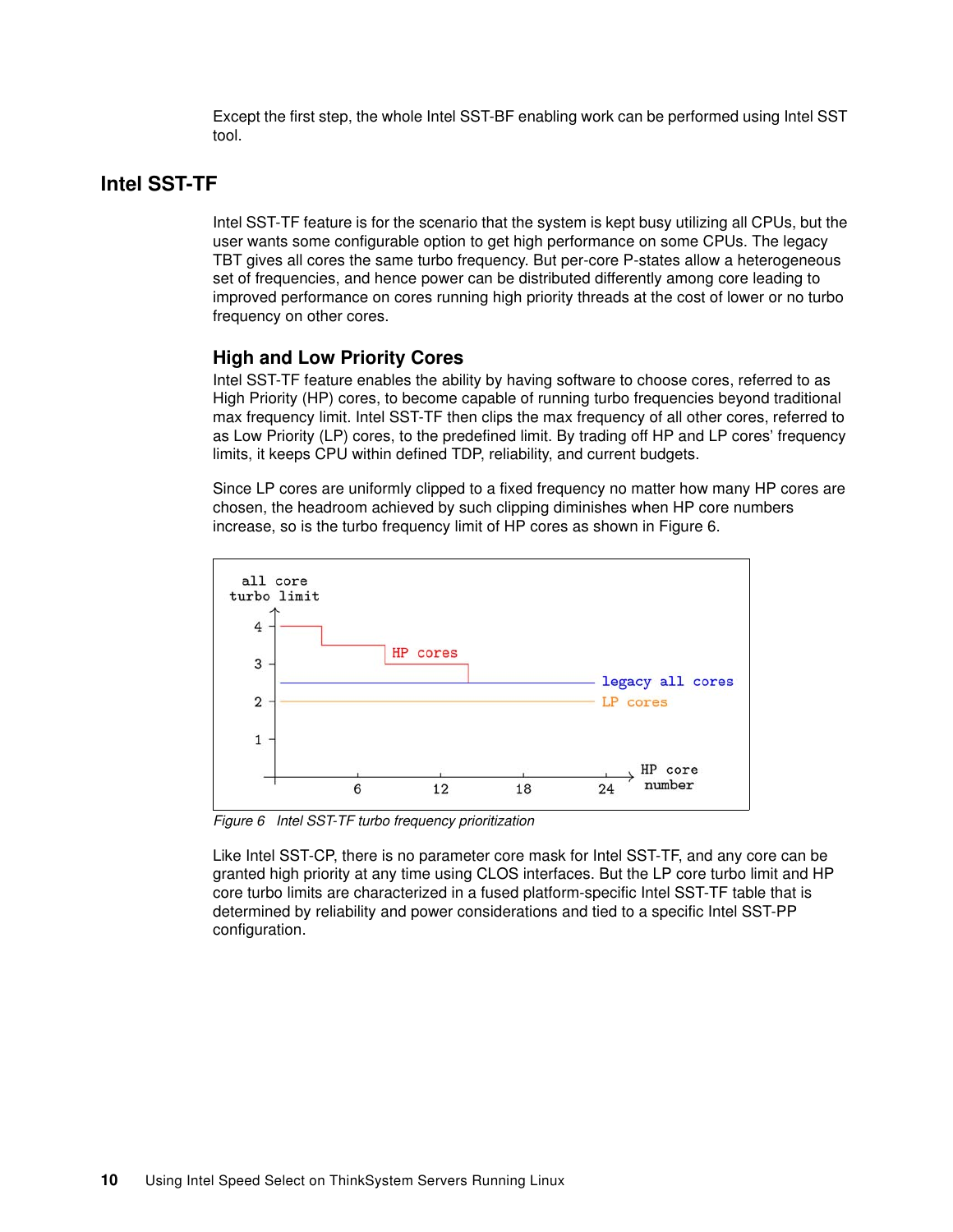### **Enabling Intel SST-TF**

There are four steps to enable Intel SST-TF, and Intel SST tool can be used to perform all of them.

- 1. Select Intel SST-PP configuration corresponding to Intel SST-TF configuration needed. It is possible that only a certain performance level supports Intel SST-TF.
- 2. Enable Intel SST-TF if Intel SST-TF fuse is enabled for the SKU.
- 3. Core prioritization must be configured through CLOS interface.
- 4. Turbo ratio limits must be configured to realize the Intel SST-TF frequencies for high priority cores.

### **Usage Scenario**

As many cloud, communications, and HPC users perform tasks of varying priorities, the ability to increase performance opportunistically on higher priority cores while reducing performance on lower priority cores can be leveraged to enhance performance on those tasks that matter the most. Increased variability in these cases is offset by the improved performance.

### <span id="page-10-0"></span>**Intel SST Tool on Linux**

The support for Intel SST features is introduced to Linux kernel 5.3, and is fully supported in kernel 5.5 and later. The software stack for Intel SST support on Linux is composed of kernel drivers and user space tools as shown in [Figure 7.](#page-10-1)



<span id="page-10-1"></span>*Figure 7 Intel SST software stack on Linux*

### **Intel SST Tool command summary**

intel-speed-select is the tool to enumerate and control Intel SST features. The tool is included in the Linux kernel source code. The latest user guide is available from:

<https://www.kernel.org/doc/html/latest/admin-guide/pm/intel-speed-select.html>

To get help with the tool, execute

```
intel-speed-select [feature [command]] --help
```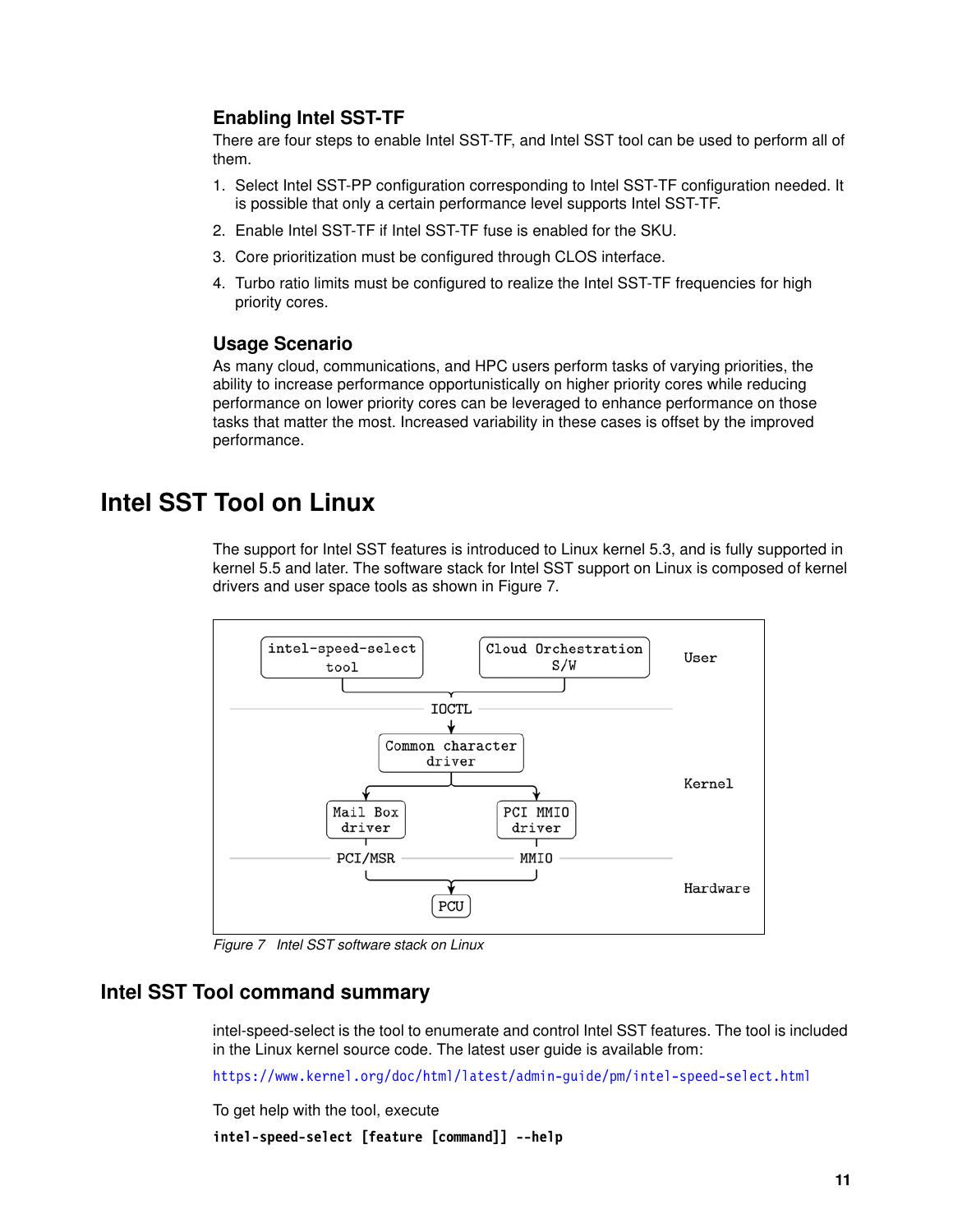There is a multi-level help structure in the tool.

List the top-level help:

#### **intel-speed-select --help**

List a feature help:

### **intel-speed-select** *feature* **--help**

List the help on a feature command:

#### **intel-speed-select feature** *command* **--help**

To check the current platform and driver capabilities, execute

#### **intel-speed-select --info**

### **Intel SST-PP commands**

There can be multiple performance profiles on a system.

To get the number of profiles, execute

#### **intel-speed-select perf-profile get-config-levels**

It is possible that they are locked. To check if the system is locked, execute:

#### **intel-speed-select perf-profile get-lock-status**

To get properties of a specific performance level, execute:

#### **intel-speed-select perf-profile info -l level**

Here -l option is used to specify a performance level. If the option -l is omitted, then this command will print information about all the performance levels.

To get the current performance level, execute:

### **intel-speed-select perf-profile get-config-current-level**

To the change the performance level to level, execute:

#### **intel-speed-select perf-profile set-config-level -l level [-o]**

If -o is specified, CPUs which are not present in the enable\_cpu\_mask for this performance level will be made offline as well.

### **Intel SST-CP commands**

To enable with the platform default priority type, execute:

**intel-speed-select core-power enable**

To disable CLOS based prioritization:

**intel-speed-select core-power disable**

To check core-power config options, execute:

**intel-speed-select core-power config --help**

To get the current CLOS configuration:

**intel-speed-select core-power get-config -c CLOS**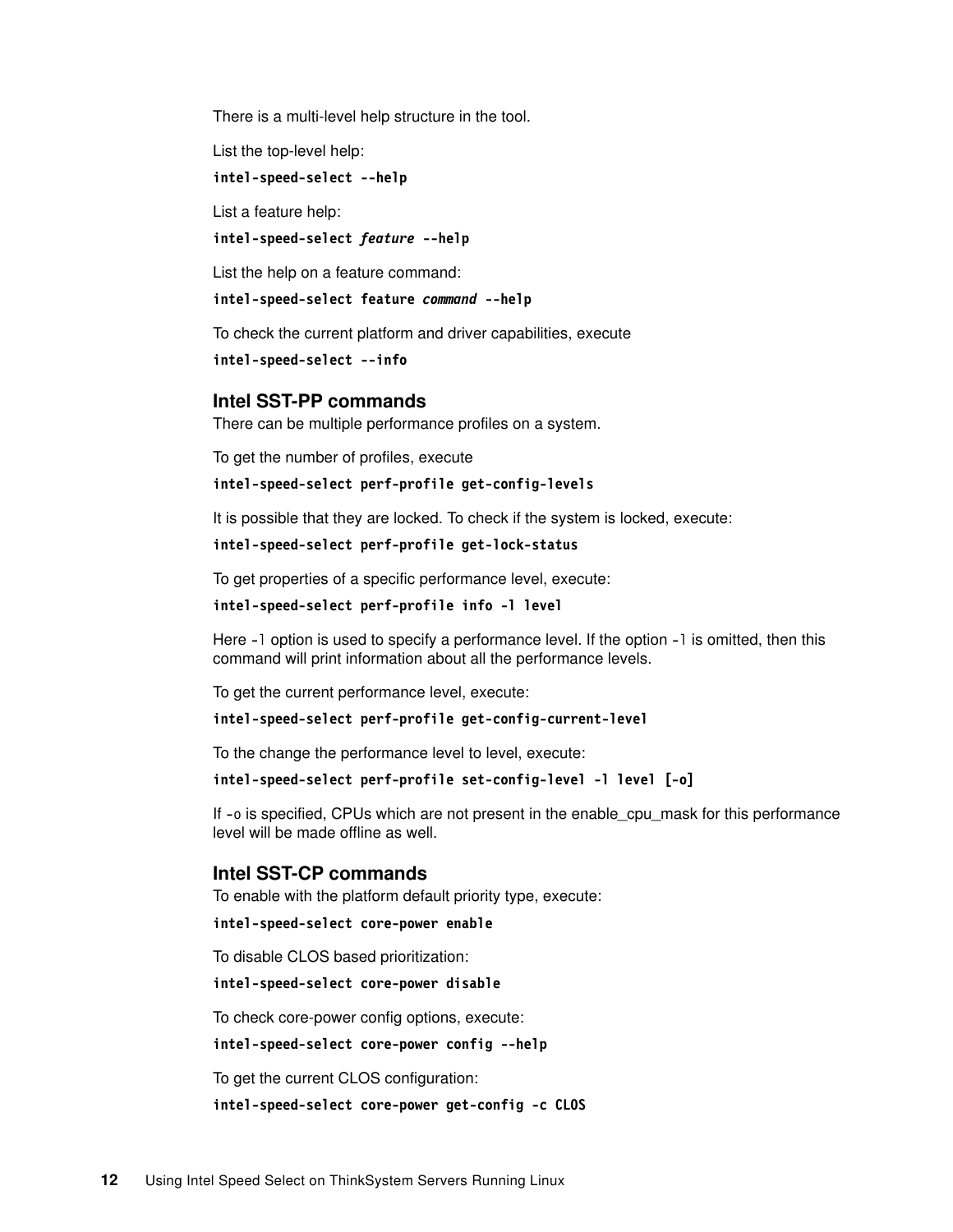To associate a CPU with a CLOS group:

**intel-speed-select -c CPU core-power assoc -c CLOS**

To check the existing association for a CPU:

**intel-speed-select -c CPU core-power get -assoc**

### **Intel SST-BF commands**

To get capabilities of Intel SST-BF for the current performance level, execute

```
intel-speed-select base-freq info -l level
```
To enable Intel SST-BF feature

```
intel-speed-select base-freq enable [-a]
```
If -a is specified, then it not only enables Intel SST-BF, but also adjusts the priority of cores using Intel SST-CP features.

To disable Intel SST-BF

**intel-speed-select base-freq disable [-a]**

### **Intel SST-TF commands**

To get the base turbo capability of performance level, execute

**intel-speed-select perf-profile info -l level**

To get the capability

**intel-speed-select turbo-freq info -l level**

To enable Intel SST-TF

**intel-speed-select -c CPU-list turbo-freq enable [-a]**

The CPU numbers passed with -c arguments are marked as high priority, including its siblings. If -a is specified, then it enables Intel SST-TF feature and also sets the CPUs to high and low priority using Intel SST-CP.

### <span id="page-12-0"></span>**References**

For more information, see these web references:

- Intel speed select technology

[https://www.intel.com/content/www/us/en/architecture-and-technology/speed-selec](https://www.intel.com/content/www/us/en/architecture-and-technology/speed-select-technology-article.html) [t-technology-article.html](https://www.intel.com/content/www/us/en/architecture-and-technology/speed-select-technology-article.html)

► Intel Speed Select Technology in the Linux kernel:

<https://lkml.org/lkml/2019/6/26/1037>

► Intel Speed Select Technology User Guide: <https://www.kernel.org/doc/html/latest/admin-guide/pm/intel-speed-select.html>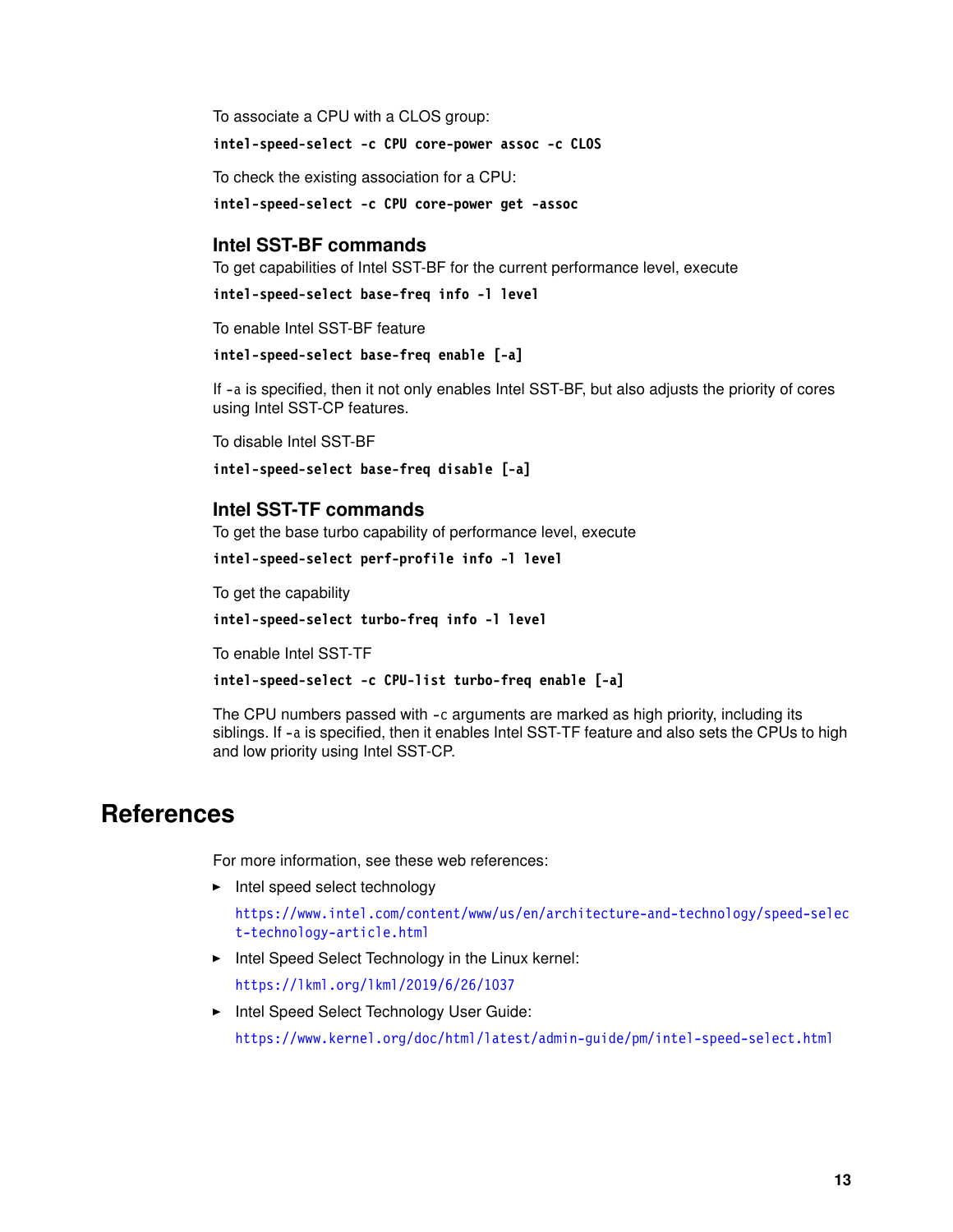### <span id="page-13-0"></span>**Author**

Peng Liu is an experienced Linux Engineer at the Lenovo Infrastructure Solutions Group, based in Beijing, China. He focuses on storage device drivers and but his interest areas include topics such as I/O frameworks and memory management.

Special thanks to the following people for reviewing the paper during development and providing many valuable suggestions.

- Adrian Huang, Lenovo Taipei
- ► Rick Hsu, Lenovo Taipei
- Huaisheng Ye, Lenovo Beijing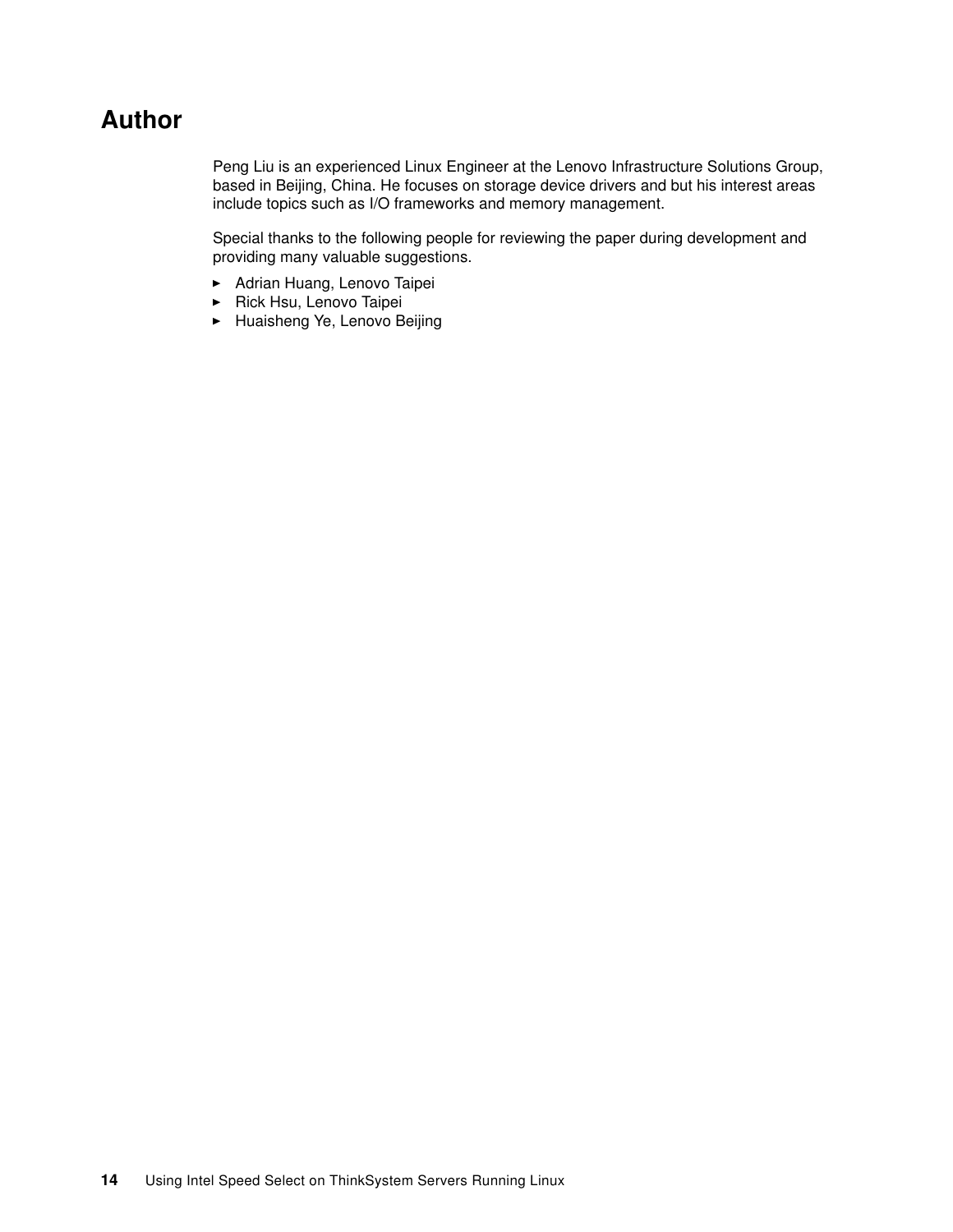### <span id="page-14-0"></span>**Notices**

Lenovo may not offer the products, services, or features discussed in this document in all countries. Consult your local Lenovo representative for information on the products and services currently available in your area. Any reference to a Lenovo product, program, or service is not intended to state or imply that only that Lenovo product, program, or service may be used. Any functionally equivalent product, program, or service that does not infringe any Lenovo intellectual property right may be used instead. However, it is the user's responsibility to evaluate and verify the operation of any other product, program, or service.

Lenovo may have patents or pending patent applications covering subject matter described in this document. The furnishing of this document does not give you any license to these patents. You can send license inquiries, in writing, to:

Lenovo (United States), Inc. 1009 Think Place - Building One Morrisville, NC 27560 U.S.A. Attention: Lenovo Director of Licensing

LENOVO PROVIDES THIS PUBLICATION "AS IS" WITHOUT WARRANTY OF ANY KIND, EITHER EXPRESS OR IMPLIED, INCLUDING, BUT NOT LIMITED TO, THE IMPLIED WARRANTIES OF NON-INFRINGEMENT, MERCHANTABILITY OR FITNESS FOR A PARTICULAR PURPOSE. Some jurisdictions do not allow disclaimer of express or implied warranties in certain transactions, therefore, this statement may not apply to you.

This information could include technical inaccuracies or typographical errors. Changes are periodically made to the information herein; these changes will be incorporated in new editions of the publication. Lenovo may make improvements and/or changes in the product(s) and/or the program(s) described in this publication at any time without notice.

The products described in this document are not intended for use in implantation or other life support applications where malfunction may result in injury or death to persons. The information contained in this document does not affect or change Lenovo product specifications or warranties. Nothing in this document shall operate as an express or implied license or indemnity under the intellectual property rights of Lenovo or third parties. All information contained in this document was obtained in specific environments and is presented as an illustration. The result obtained in other operating environments may vary.

Lenovo may use or distribute any of the information you supply in any way it believes appropriate without incurring any obligation to you.

Any references in this publication to non-Lenovo Web sites are provided for convenience only and do not in any manner serve as an endorsement of those Web sites. The materials at those Web sites are not part of the materials for this Lenovo product, and use of those Web sites is at your own risk.

Any performance data contained herein was determined in a controlled environment. Therefore, the result obtained in other operating environments may vary significantly. Some measurements may have been made on development-level systems and there is no guarantee that these measurements will be the same on generally available systems. Furthermore, some measurements may have been estimated through extrapolation. Actual results may vary. Users of this document should verify the applicable data for their specific environment.